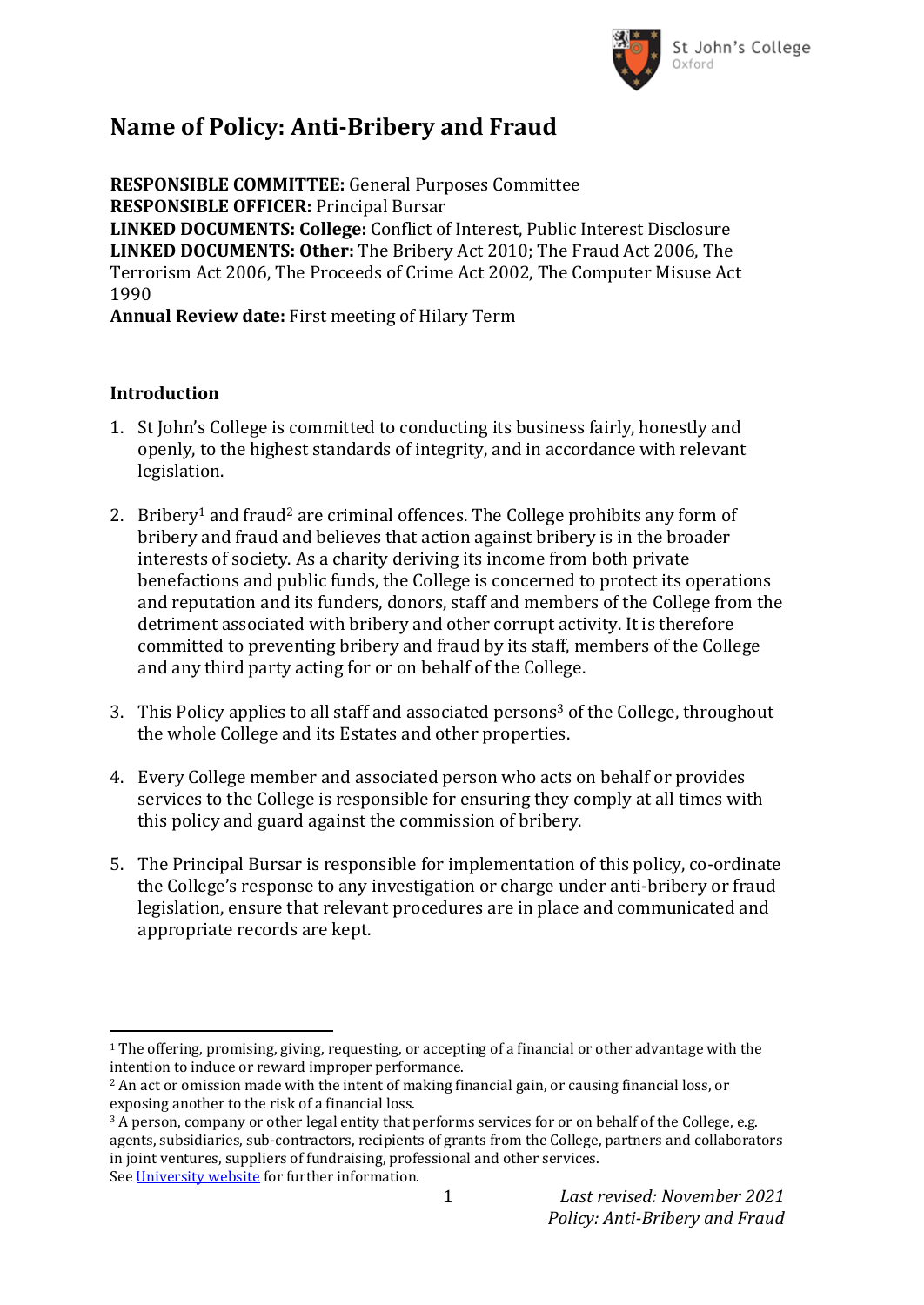

# **Approach to Bribery and Fraud**

- 6. The College will take appropriate action to prevent bribery and has no tolerance of fraud within its operations.
- 7. No College employee or associated person shall seek a financial or other advantage for the College through bribery, nor shall they offer, promise, give, request, agree to receive or accept a bribe for any purpose.
- 8. The payment or acceptance of facilitation payments is unacceptable and will not be tolerated.
- 9. Fellows, staff and persons acting on behalf of or providing services for the College must abide by the College's procedure on gifts and hospitality outlined below (see also [Conflict of Interest Policy\)](https://www.sjc.ox.ac.uk/discover/about-college/legal/college-policies/).
- 10. Any suspicion of bribery or fraud should be reported immediately as per the procedure outlined in this policy. Reports may be treated as a disclosure under the College's [Public Interest Disclosure Policy.](https://www.sjc.ox.ac.uk/discover/about-college/legal/college-policies/)
- 11. Bribery and fraud by College employees will be treated as a serious disciplinary offence resulting, potentially, in dismissal and legal action.
- 12. The College takes measures to prevent bribery and fraud by agents or other third parties performing services for or on behalf of the College; and will take appropriate action should it discover that they are engaging in bribery and fraud on behalf of the College.
- 13. The College does not make political donations. Any charitable donations received by the College must be requested and received for exclusively charitable purposes and shall not improperly influence any decisions made by or on behalf of the College.

#### **Gifts and Hospitality**

- 14. The College realises that giving and receiving of small gifts where nothing is expected in return helps form positive relationships with third parties. This does not constitute bribery where it is proportionate and properly recorded (refer to attached Schedule 1).
- 15. Gifts include money, goods (e.g. flowers, vouchers, food, drink, event tickets when not used in a hosted context), services or loans given or received as a mark of friendship or appreciation.
- 16. Hospitality includes entertaining, meals or ticket events (when used in a hosted business context) given or received to initiate or develop relations. Hospitality will become a gift if the host is not present. Where it is thought appropriate to extend hospitality to third parties, this should normally be offered in the College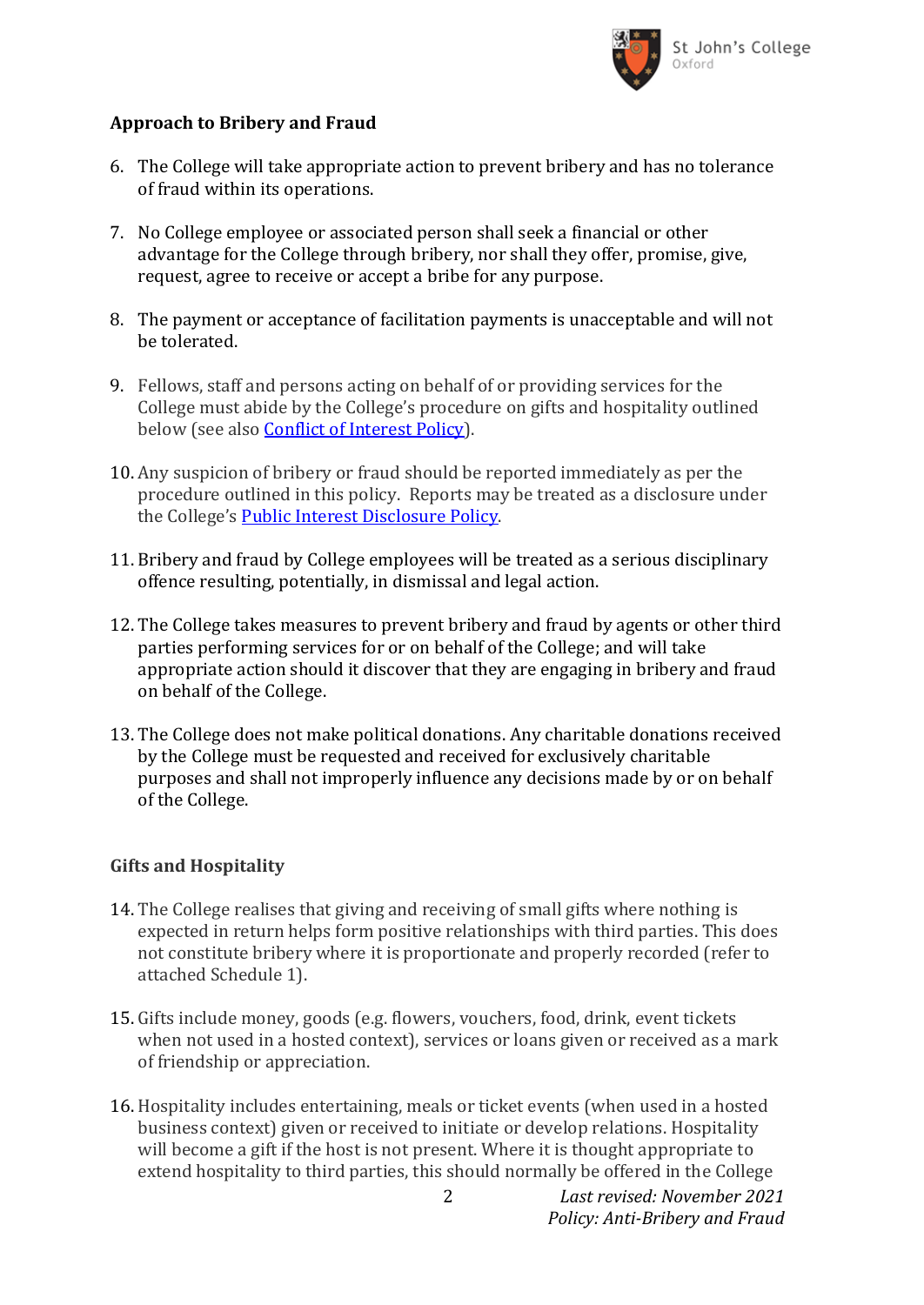

unless the Fellow or employee is travelling on College business, in which case the College's guidelines on business expenses will determine the acceptable level of entertainment.

- 17. No gift should be given nor hospitality offered by an employee or anyone working on the College's behalf to any part in connection with College business without receiving prior written approval from the Principal Bursar for larger events or gifts. Similarly, no larger gift or offer of hospitality should be accepted by an employee or anyone working on the College's behalf without receiving prior written approval from the Principal Bursar.
- 18. A record will be made of every instance in which gifts or hospitality are given or received using the register in Schedule 1. (*For trustees:* to be included in annual Conflict of Interest Statement in [Conflict of Interest Policy.](https://www.sjc.ox.ac.uk/discover/about-college/legal/college-policies/))
- 19. On no occasion may staff accept gifts in the form of money. If money is offered or given, it should be returned with a request that the gift is instead given to the College by way of a charitable donation.
- 20. If a member of staff or anyone working on behalf of the College are in doubt about whether offering or receiving a gift or hospitality could be construed as a bribe, should seek advice and prior written approval from the Principal Bursar.

#### **Investigation Procedure**

- 21. Individuals who reasonably suspect bribery or fraud in the College should report their concerns as soon as possible to the Principal Bursar (or the President in case the Principal Bursar is the subject of the concern), providing a brief description of the alleged irregularity and any evidence that supports the allegations or irregularity and identifies the individual or individuals responsible.
- 22. Where concerns are to be taken forward under this policy, they will be considered by a panel comprising the President, Principal Bursar and Finance Bursar, who may seek further support and advice as they consider necessary. (The President/Vice-President Academic will appoint alternates should any of the above be the subject of complaint.)
- 23. In cases which may involve students, the Senior Dean and Senior Tutor will be informed by the Principal Bursar at the outset of the investigations. If a student is the subject of an allegation of bribery or fraud, this will be dealt with by the Senior Dean under the disciplinary procedures applicable to students. If necessary, matters involving students may also be referred to the University Proctors.
- 24. The panel will decide on further steps as necessary, including: investigating the concerns; establishing and securing evidence as necessary for criminal and disciplinary proceedings; ensuring that appropriate action is taken against those responsible, taking steps to minimise further loss and/or recover losses; and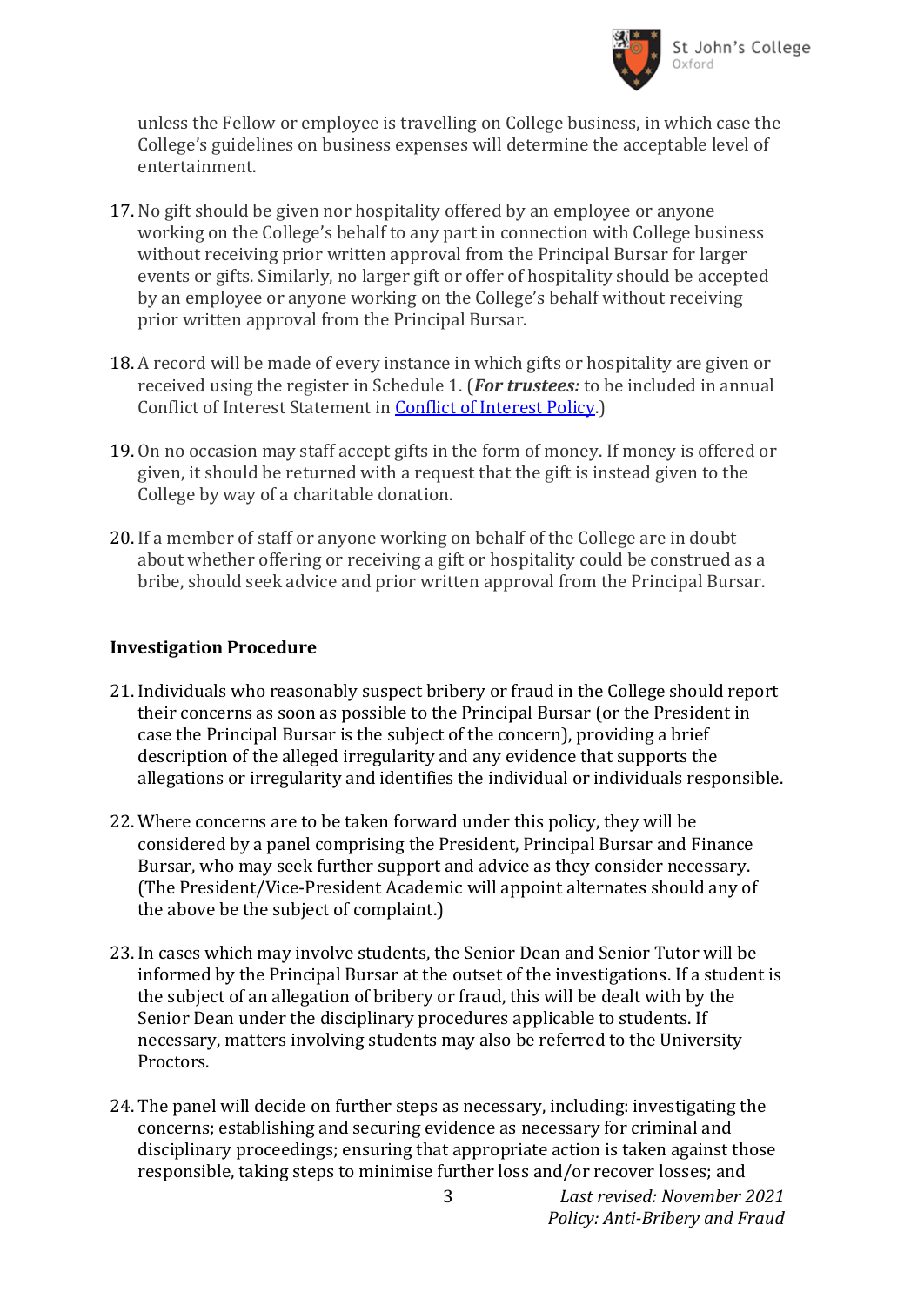

communicating internally and with external organisations with a need to know.

- 25. In cases where immediate action is required, the President, Principal Bursar or Finance Bursar may take the necessary steps individually without further consultation and in that case will report to the other two responsible officers on the actions taken and the reasons for them as soon as possible thereafter.
- 26. Any individual who is suspected of bribery or fraud may be suspended immediately (without deduction of pay) pending a full investigation. In some cases, it may also be necessary to suspend other members of College in order to conduct a proper investigation. The suspension does not constitute a finding of misconduct against the College member. Any person suspended as a result of a suspected bribery or fraud will be informed of the reason for the suspension.
- 27. Individuals suspended for suspected bribery or fraud, and individuals suspended to enable a proper investigation to be carried out, will normally be required to leave College premises immediately and/or will be denied access to the College's IT facilities. During the period of any suspension they will not be permitted to return to the premises, to make contact with College members or witnesses, or to act on behalf of the College, unless given express permission to do so by the relevant College authority. Any infringement of this requirement may be treated as a disciplinary offense.
- 28. All persons concerned with the investigation must treat the information in strict confidence. Where necessary, information will be transmitted in confidence to relevant regulatory bodies. An unwarranted breach of confidence may be the subject of disciplinary action.
- 29. In all cases where the police are involved, the College reserves the right, where it is reasonable to do so, to proceed with its own disciplinary procedures or with civil proceedings.
- 30. In the case of insured claims, the Finance Bursar will ensure that any requirements of the insurance cover are observed.
- 31. In cases of financial losses, the Finance Bursar will endeavour to quantify the amount of any loss. The Principal Bursar will seek independent legal advice about whether there should be a civil action to recover outstanding losses in those cases where there is a reasonable prospect of success. In cases of substantial loss, consideration may also be given to an application for an order to freeze the suspect's assets pending completion of the investigation.

#### **Reporting and record keeping**

#### *Interim reporting*

32. The President will notify the Governing Body that a matter has been reported under this policy and will provide confidential interim reports as to the progress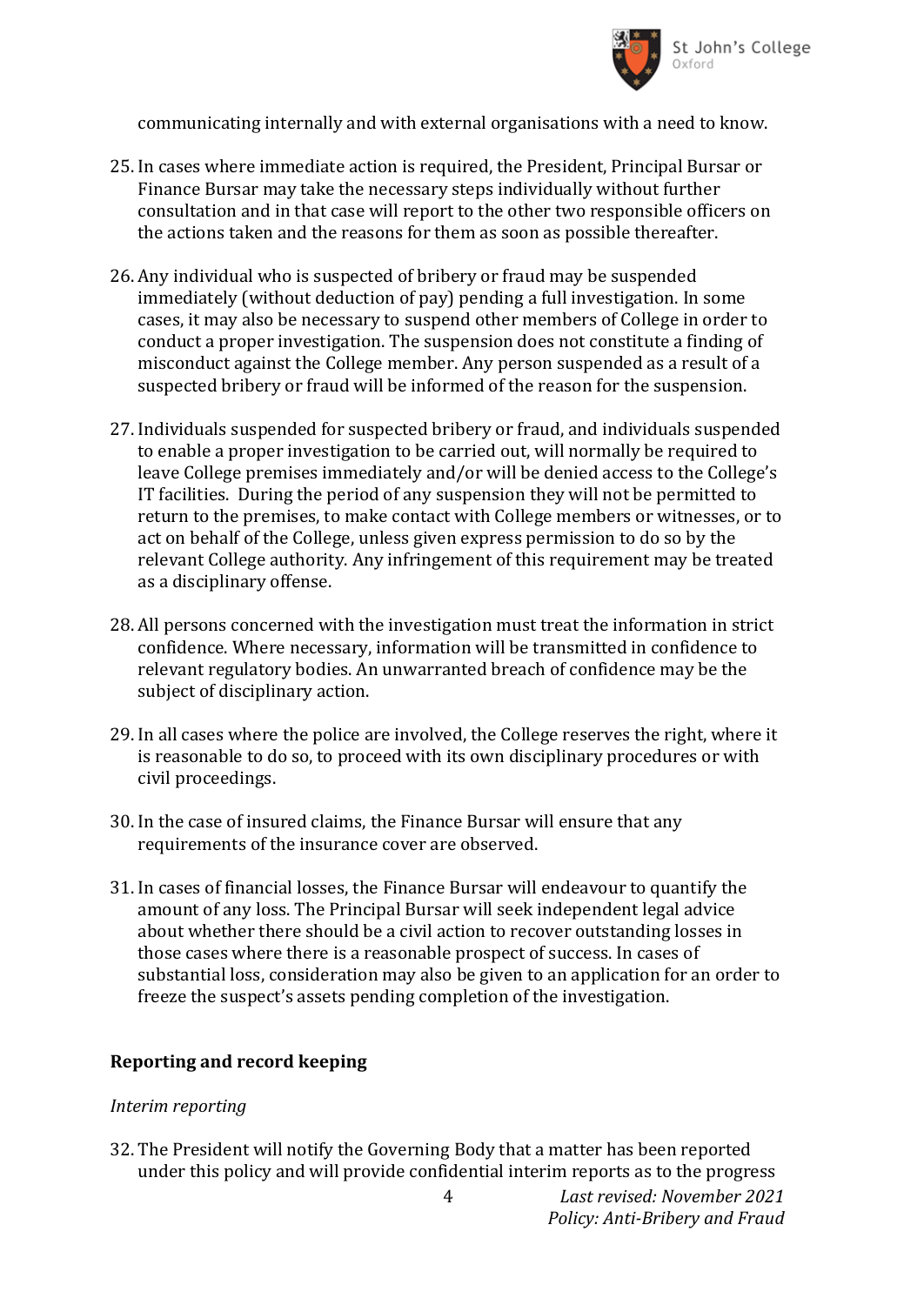

of the investigation as are deemed necessary. Such reports may be oral or written as appropriate.

## *Notifying the Charity Commission of serious incidents*

- 33. The Principal Bursar will notify the Charity Commission where there is evidence that any theft, fraud, loss of charity assets or other irregularity results in any of the following circumstances:
	- a) the sums of money involved are, or potentially are, in excess of £25,000; or
	- b) the particulars of the fraud, theft, loss of charity assets or other irregularity may reveal a systemic weakness of concern beyond the institution, or are novel, unusual or complex; or
	- c) there is likely to be public interest because of the nature of the fraud, theft, loss of charity assets or other irregularity, or the people involved.

### *Final report*

- 34. The investigating panel will prepare a final report, which will be provided in strict confidence to the Governing Body and include:
	- a) a description of the allegations and the steps taken to investigate them;
	- b) a conclusion as to whether the allegations made had substance and if so the extent of any loss and any other adverse impact on the College;
	- c) a description of any steps taken in relation to the individual or individuals concerned together with recommendations as to any disciplinary action;
	- d) the steps taken to mitigate any losses to the College;
	- e) the measures taken to minimise a recurrence; and
	- f) any action needed to strengthen future responses bribery or fraud, which may include provision for a follow up report within a specified time frame.

#### *Records*

- 35. The Principal Bursar shall maintain a register (the "Register") of all cases of bribery or fraud, which are reported within the College, including those where there was found to be no case to answer.
- 36. The Register will be maintained and will be available for inspection, subject to the requirements of the Data Protection Act 2018 and the Freedom of Information Act 2000.
- 37. The Principal Bursar shall specify the following, in an anonymised form, in relation to each case of bribery or fraud:
	- a) what the suspected or actual incident was;
	- b) whether the incident was suspected or actual;
	- c) when the suspected or actual incident occurred;
	- d) what the actual and potential impact of the incident on the College might be;
	- e) what inquiries were made and/or action was taken, including any reports to other regulators or the police;
	- f) how any decision to terminate the investigation of the incident was made, and why;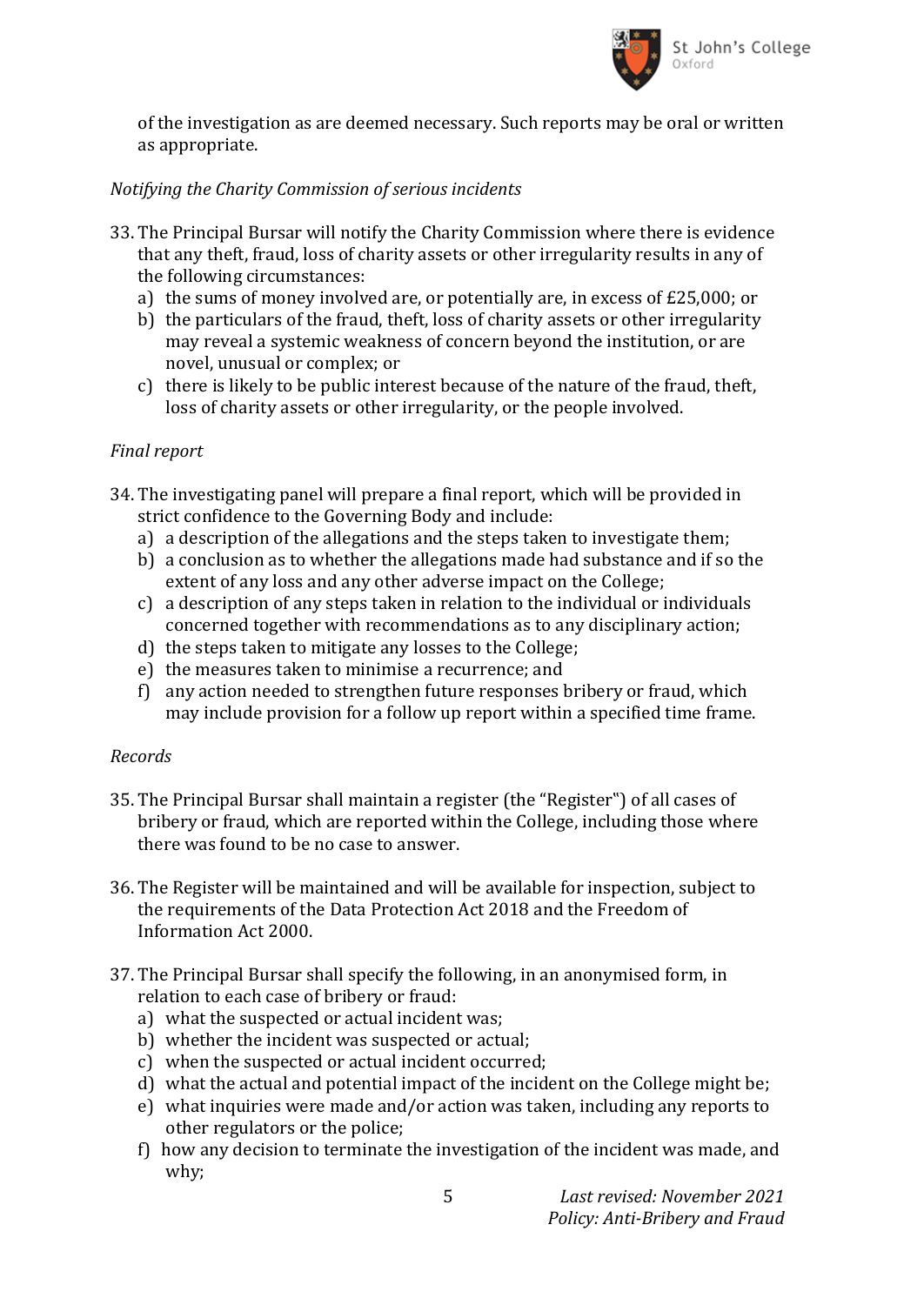

- g) what policies and procedures were in place that applied to the incident, whether they were followed, and if not, why; and
- h) whether policies and procedures need to be introduced or revised, and if so, how and by when.

### **Communication with parties involved**

- 38. Subject to the findings of the final report and agreement of recommended actions, the individual(s) involved will be informed of the outcome of the investigation as soon as possible.
- 39. The complainant will be informed in broad terms of the outcome of the investigation, having due regard to the confidentiality of information relating to the individual(s) accused and others identified in the report.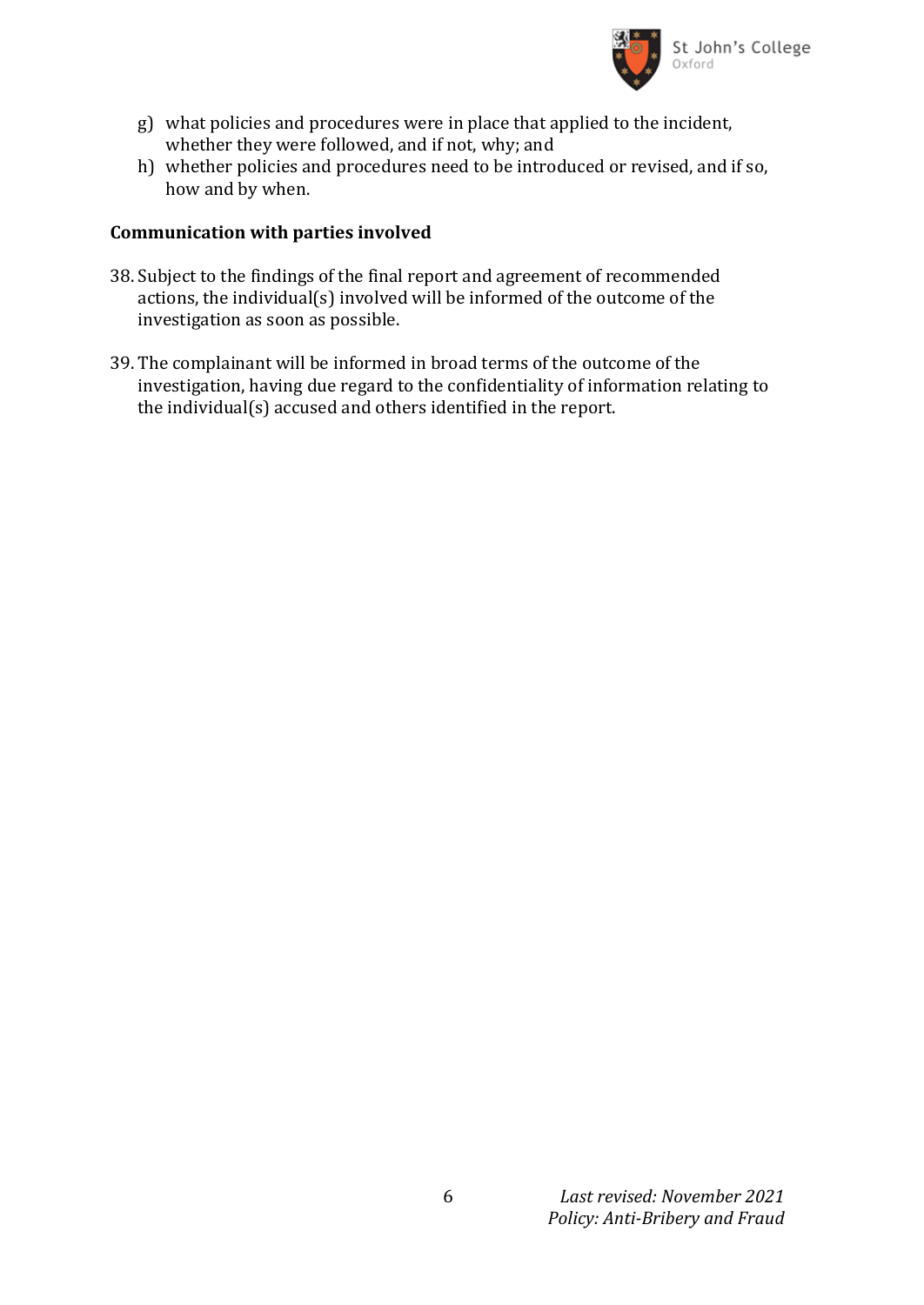

Schedule 1

# **Record of Gifts and Hospitality**

I as a member of St John's College, Oxford, report the following gift / hospitality\* received / given\*. (\*delete as appropriate)

| Details of gift or hospitality received/given<br>(e.g. food, drinks, meals, vouchers, event<br>tickets) |  |
|---------------------------------------------------------------------------------------------------------|--|
| Date when gift or hospitality was received/<br>given                                                    |  |
| Estimated value of gift/hospitality                                                                     |  |
| Name of individual/organisation that<br>extended gift or hospitality                                    |  |
| Reason for extending gift or hospitality                                                                |  |
| Gift/hospitality accepted/not accepted                                                                  |  |

*Please return this form to the Principal Bursar's office*